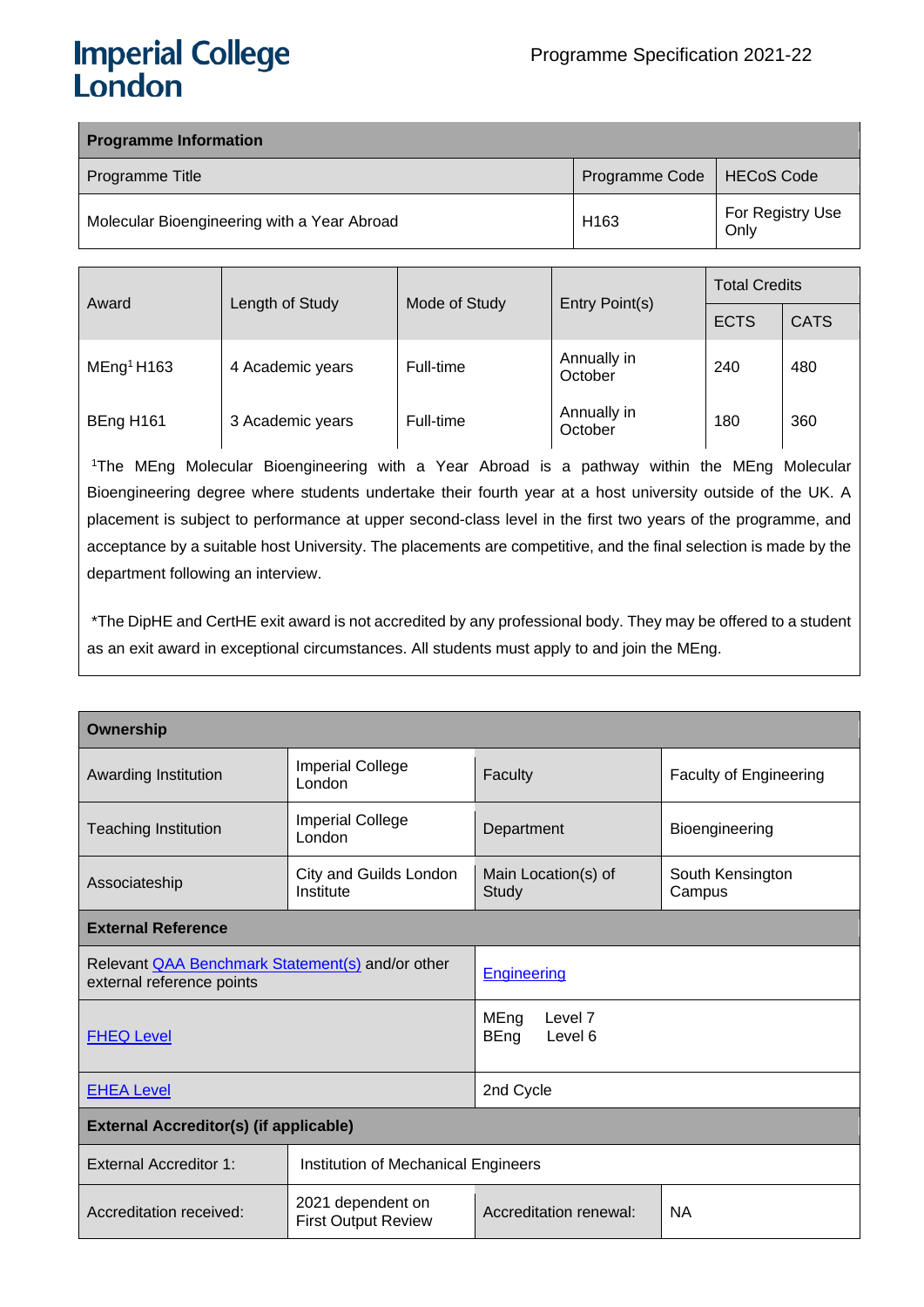| <b>External Accreditor 2:</b>            | The Institution of Engineering Designers         |                             |                       |  |  |
|------------------------------------------|--------------------------------------------------|-----------------------------|-----------------------|--|--|
| Accreditation received:                  | 2018                                             | Accreditation renewal:      | 2023                  |  |  |
| External Accreditor 3:                   | Institute of Physics and Engineering in Medicine |                             |                       |  |  |
| Accreditation received:                  | 2021 dependent on<br><b>First Output Review</b>  | Accreditation renewal:      | <b>NA</b>             |  |  |
| <b>External Accreditor 4:</b>            | The Institution of Engineering and Technology    |                             |                       |  |  |
| Accreditation received:                  | 2021 dependent on<br><b>First Output Review</b>  | Accreditation renewal:      | <b>NA</b>             |  |  |
| <b>External Accreditor 5:</b>            | The Institute of Materials, Minerals and Mining  |                             |                       |  |  |
| Accreditation received:                  | 2017                                             | Accreditation renewal:      | 2023                  |  |  |
| <b>Collaborative Provision</b>           |                                                  |                             |                       |  |  |
| Collaborative partner                    | Collaboration type                               | Agreement effective<br>date | Agreement expiry date |  |  |
| N/A                                      | N/A                                              | N/A                         | N/A                   |  |  |
| <b>Specification Details</b>             |                                                  |                             |                       |  |  |
| Programme Lead                           |                                                  | Dr Sylvain Ladame           |                       |  |  |
| Student cohorts covered by specification |                                                  | 2021-22 entry               |                       |  |  |
| Date of introduction of programme        |                                                  | October 18                  |                       |  |  |
| Date of programme specification/revision |                                                  | October 21                  |                       |  |  |

# **Programme Overview**

Molecular Bioengineering considers how we might engineer biological systems to solve challenges in health and wellbeing. The programme will take a strong engineering approach to understanding and solving biological and biomedical problems and has been designed with a focus on engineering rather than a clinical perspective. By undertaking this degree programme you will develop the scientific understanding and laboratory expertise of a life-scientist with the technical knowledge and problem-solving skills of an engineer. With this unique combination of skills you will be extremely well placed to contribute to addressing the global challenges of today: health and well-being agenda, personalised medicine, new biomedical technology industries.

Our programme combines lectures, study groups and taught classes where you gain a theoretical understanding with many practical wet and dry labs and activities where you will and work on real world projects in medicine and biology with life-changing potential. You will also have many opportunities to take part in design, test and build activities starting in the first year and continuing through the degree programme.

Our programme will also build your communication and inter-personal skills through a range of teaching activities including a substantial amount of group and team work as collaboration in interdisciplinary teams is a key feature of working as a professional Molecular Bioengineer. This begins in the first week of year 1 where group working is introduced in fresher's week,

We expect our graduates to have the ability to become leaders in their chosen areas and so our programme is also designed to develop your leadership skills, introduce you to professional standards and to develop your understanding of engineers' obligations to society, the profession and the environment.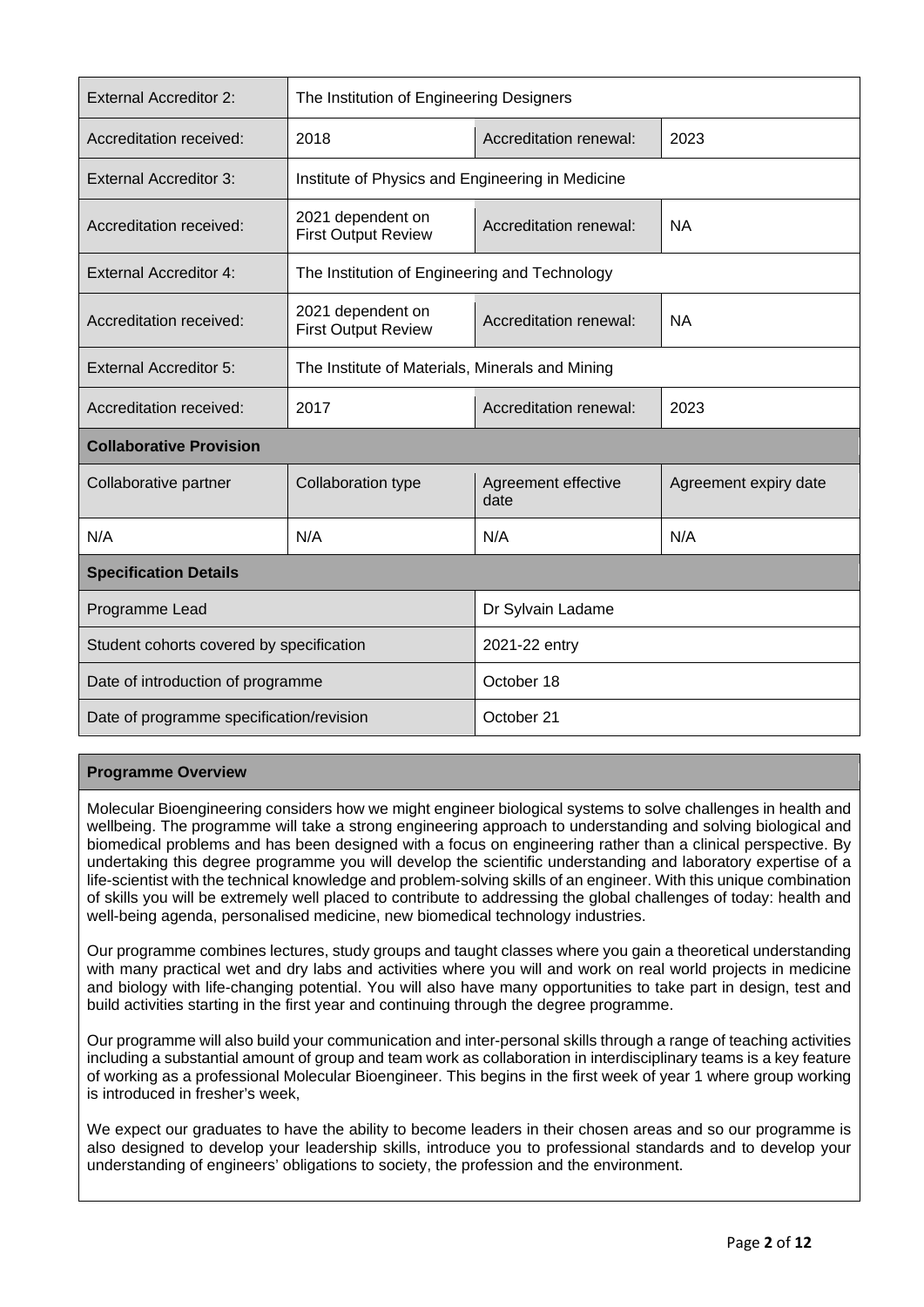In your first two years all modules are compulsory and are delivered in the department. These modules are designed so that you build a breadth of core engineering and biomedical engineering knowledge, as well as a specialist understanding of biochemical, physiological and biological processes. You will undergo extensive wet laboratory training so that you develop excellent advanced practical laboratory skills in chemical biology, molecular biology, synthetic biology, analytical sciences, microfluidics and device engineering.

In the third year of the MEng programme there are 5 compulsory modules including the group project that make up 45 ECTS. You can then choose 3 additional elective modules aligned with your own interests.

In the third year of the course you are also required to select an I-Explore module hosted outside of the department so that you will be taught alongside students from other degree programmes. These modules include business and management modules as well as other topics outside the Bioengineering discipline that will allow you to apply your knowledge in a new context.

Your final year will be spent at your host university. During this year you will be expected to conduct a substantial individual research project and study several technical modules. The exact content of this year will vary by partner institution.

# **Learning Outcomes**

The following Learning Outcomes are in line with FHEQ levels 4-7 and the UK-SPEC outcomes required for accreditation by professional engineering bodies.

The Learning Outcomes are categorised into the following groups:

- **Knowledge and Understanding [KU]**
- **Intellectual Abilities [IA]**
- **Practical and Transferable skills [PT]**

#### **Upon successful completion of the MEng Molecular Bioengineering with a Year Abroad programme you will be able to:**

**[KU1]** Describe and explain the underlying scientific principles, engineering mathematics, computational tools and models, and laboratory and analysis techniques that underpin Molecular Bioengineering and identify their limitations.

**[KU2]** Describe and explain the core concepts, principles and theories of Molecular Bioengineering, Biomolecular Analysis, Biomimetic Design, Synthetic Biology and Materials Engineering and how these are relevant to historical, current and future developments and technologies in a biological, pharmaceutical and medical context.

**[KU3]** Give examples of a wide range of innovative and creative engineering solutions applied to healthcare problems and quality-of-life issues and discuss these examples in terms of their commercial, economic and social implications.

**[KU4]** Recognise and explain the need for a high level of professional and ethical conduct in engineering, based on a knowledge of professional codes of conduct and how ethical dilemmas can arise.

**[IA1]** Apply a range of engineering principles, tools and notations proficiently.

**[IA2]** Critically select engineering principles and tools for the analysis and solution of familiar and unfamiliar bioengineering problems.

**[IA3]** Apply diagnostic skills, technical knowledge and understanding of engineering design processes to establish rigorous and creative solutions to complex Bioengineering problems.

**[IA4]** Extract pertinent data and critically evaluate information gathered from academic and technical resources.

**[PT1]** Plan and safely execute experiments in diverse types of laboratories.

**[PT2]** Demonstrate advanced practical skills in Chemistry, Molecular Biology, and Analytical Sciences using a range of current and cutting-edge laboratory and analysis techniques.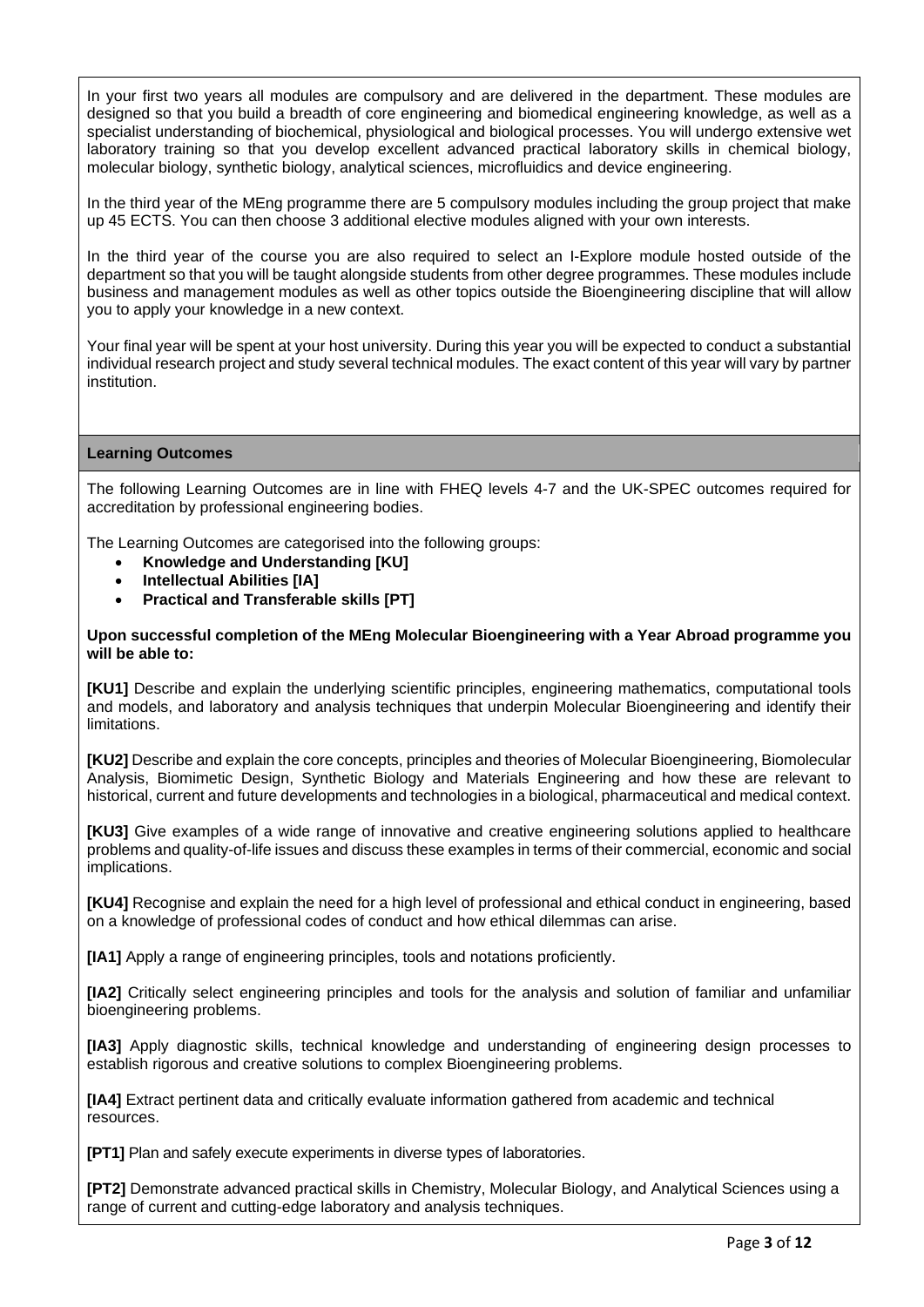**[PT3]** Demonstrate advanced leadership, teamwork and communication skills.

**[PT4]** Exercise judgement in a range of situations and accept accountability for decisions made and the quality of outcomes produced.

**[PT5]** Employ advanced skills to plan and conduct research, advanced technical and professional activities.

**[PT6]** Work effectively in an international setting with people who have different biomedical engineering education backgrounds, approaches or perspectives.

CertHE, DipHE and BEng exit awards are available to students via the MEng Molecular Bioengineering programme. Please refer to the MEng Molecular Bioengineering programme specifications for learning outcomes by exit award.

The Imperial Graduate Attributes are a set of core competencies which we expect students to achieve through completion of any Imperial College degree programme. The Graduate Attributes are available at: [www.imperial.ac.uk/students/academic-support/graduate-attributes](http://www.imperial.ac.uk/students/academic-support/graduate-attributes)

| <b>Entry Requirements</b>        |                                                                                                                                                                                                                                                                                                                                                                                                           |
|----------------------------------|-----------------------------------------------------------------------------------------------------------------------------------------------------------------------------------------------------------------------------------------------------------------------------------------------------------------------------------------------------------------------------------------------------------|
|                                  | The minimum requirement is normally A*AA overall at A-level                                                                                                                                                                                                                                                                                                                                               |
| Academic Requirement             | This usually comprises of:                                                                                                                                                                                                                                                                                                                                                                                |
| A-Level                          | A* in Mathematics<br>A in Chemisty                                                                                                                                                                                                                                                                                                                                                                        |
|                                  | A in any further subject preferably biology, physics or further<br>mathematics (or a comparable qualification recognised by the College).                                                                                                                                                                                                                                                                 |
| IB                               | Minimum 38 points (or a comparable qualification recognised by the<br>College                                                                                                                                                                                                                                                                                                                             |
|                                  | 6 in Mathematics at higher level<br>6 in Chemistry at higher level                                                                                                                                                                                                                                                                                                                                        |
|                                  | 6 in a third subject at higher level (or a comparable qualification<br>recognised by the College).                                                                                                                                                                                                                                                                                                        |
| Non-academic Requirements        | N/A                                                                                                                                                                                                                                                                                                                                                                                                       |
| English Language Requirement     | <b>Standard requirement</b><br>IELTS score of 6.5 overall (minimum 6.0 in all elements)                                                                                                                                                                                                                                                                                                                   |
| <b>Admissions Test/Interview</b> | Applicants can move from the standard Molecular Bioengineering<br>programme during year 3 subject to securing a placement. A placement<br>is subject to performance at upper second-class level in the first two<br>years of the programme, and acceptance by a suitable host University.<br>The placements are competitive, and the final selection is made by the<br>department following an interview. |
|                                  |                                                                                                                                                                                                                                                                                                                                                                                                           |
|                                  | The programme's competency standards documents can be found at: https://www.imperial.ac.uk/media/imperial-<br>college/faculty-of-engineering/bioengineering/public/student/Competency-Standards---Bioengineering-UG-PG--                                                                                                                                                                                  |
| -June-2016-Final.pdf             |                                                                                                                                                                                                                                                                                                                                                                                                           |

**Learning & Teaching Approach**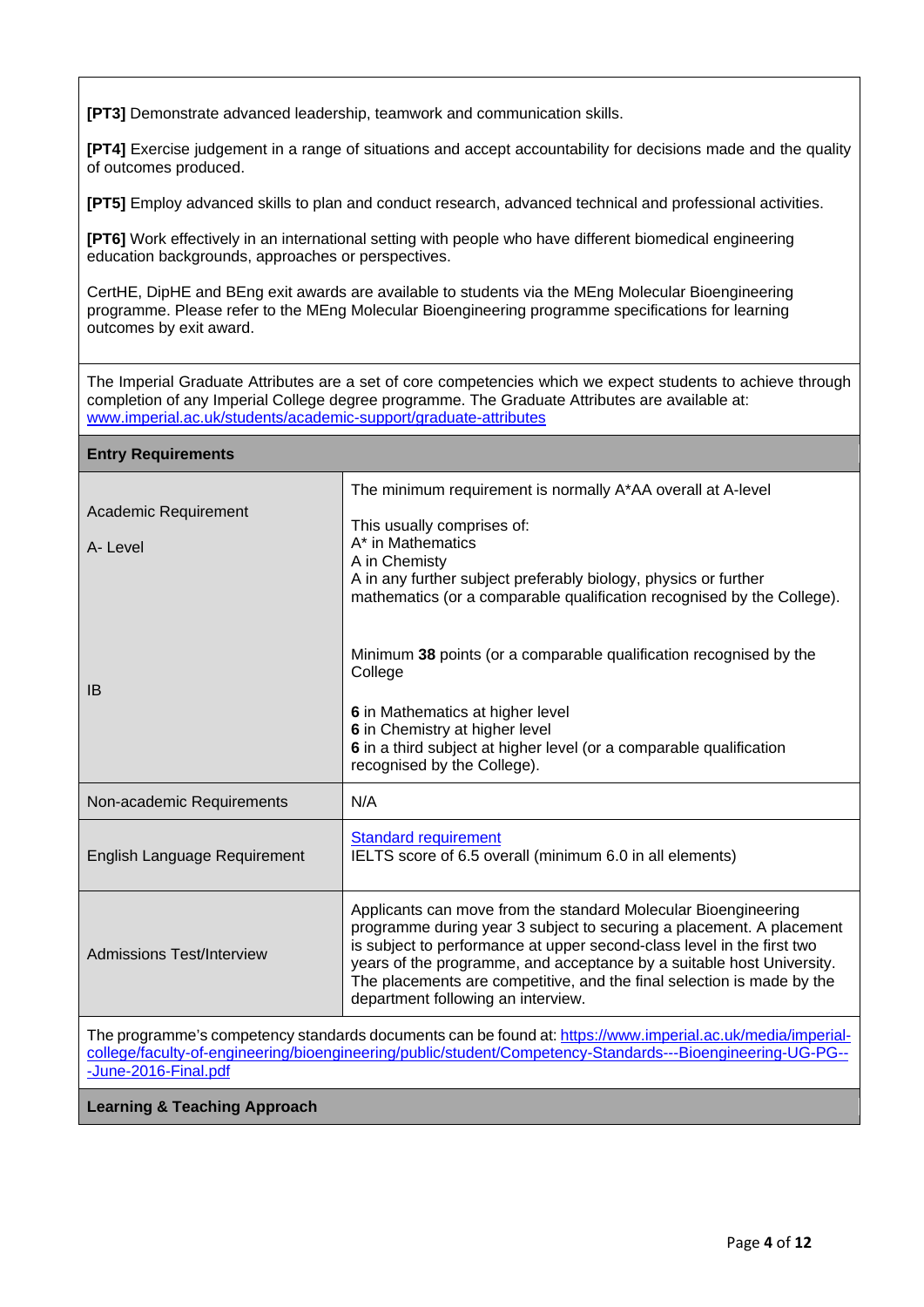# **Scheduled Learning & Teaching**

Students are taught through a combination of lectures, study groups and tutorials, laboratories and computing labs, guest lectures and presentations. Study groups and tutorials will enable you to discuss and develop your understanding of topics covered in lectures whilst in smaller groups of around 30 students. Dry laboratories in electronics, mechanics and bioengineering will allow you to develop practical skills and gain experience in the application of the theory discussed in lectures and study groups. Wet laboratories will allow you to develop practical skills and develop an understanding of how to handle biological and chemical materials. You will undergo extensive amounts of wet laboratory work throughout this programme and so become familiar with routine methods and analysis techniques. Computing labs will support the maths and computational content of the course. In laboratories you will work in pairs or trios.

The Virtual learning environment Blackboard will be used as a repository for teaching materials including recordings of all lectures, lecture notes and problem sheets. Learning technologies will be used to support teaching activities including in-class polling with Mentimeter, online self-diagnostic quizzes and online class forums.

The first two years of the programme will be made up of compulsory modules which all students on the programme will study. In years three and four, there will be a number of compulsory modules and you will be able to choose the remainder of modules you study.

#### **Independent Learning**

Students are expected to spend significant time on independent study outside of face to face contact time. From our experience students that undertake independent learning have improved academic performance, increased motivation and confidence in themselves and their abilities. By undertaking independent learning you are also preparing yourself for professional practice where it is expected that you will manage your own continued professional development. Independent learning activities that you will be expected to undertake will typically include accessing online resources, completing problem sheets, reading journal articles and books, undertaking research in the library, reviewing lecture notes and watching lecture recordings, working on individual and group projects, working on coursework assignments and revising for exams.

Bioengineering uses flipped teaching for some modules, meaning that you need to actively engage with on-line eModules ahead of attending timetabled sessions. This independent learning is followed by sessions lead by the lecturer where all students work in small groups to apply that knowledge to more practical examples. This helps you to further consolidate and enhance your understanding of the topics you study and allows us the time to focus on more challenging concepts in the taught sessions

#### **Design and Research Projects**

A key part of this programme are the second and third year group projects and the fourth year individual research project. In second and third year you will work in a small group to design, make and test a solution to a bioengineering problem. These projects will allow you to develop professional engineering skills and appreciate the subtleties of working in a team. You will also be given support in managing a team and giving effective feedback to others, which includes training and practice with the process of peer review which will form part of the assessment for these projects. For the process of peer review each member of a team is asked to provide relative effort marks for their team members via an anonymous on-line form. We guide you through this process, including an early practice run to ensure that this is fair and informative. In fourth year you are required to undertake a substantial research project during your placement abroad.

# **Overall Workload**

Your overall workload consists of face-to-face sessions and independent learning. While your actual contact hours may vary according to the optional modules you choose to study, the following gives an indication of how much time you will need to allocate to different activities at each level of the programme. At Imperial, each [ECTS](https://www.imperial.ac.uk/study/ug/apply/our-degrees/) credit taken equates to an expected total study time of 25 hours. Therefore, the expected total study time is 1500 hours per year.

Typically, in the first two years (levels 4 and 5) you will spend around 25% of your time on lectures, seminars and other scheduled activity (around 400 hours) and around 75% of your time on independent study (around 1100 hours).

In the third year (level 6), you will spend less time in scheduled activity (around 250 hours) with the reminder in independent study, a significant proportion of which will be the  $3<sup>rd</sup>$  year group project. As your  $4<sup>th</sup>$  year is abroad the ratio of scheduled activity to independent study will vary by institution.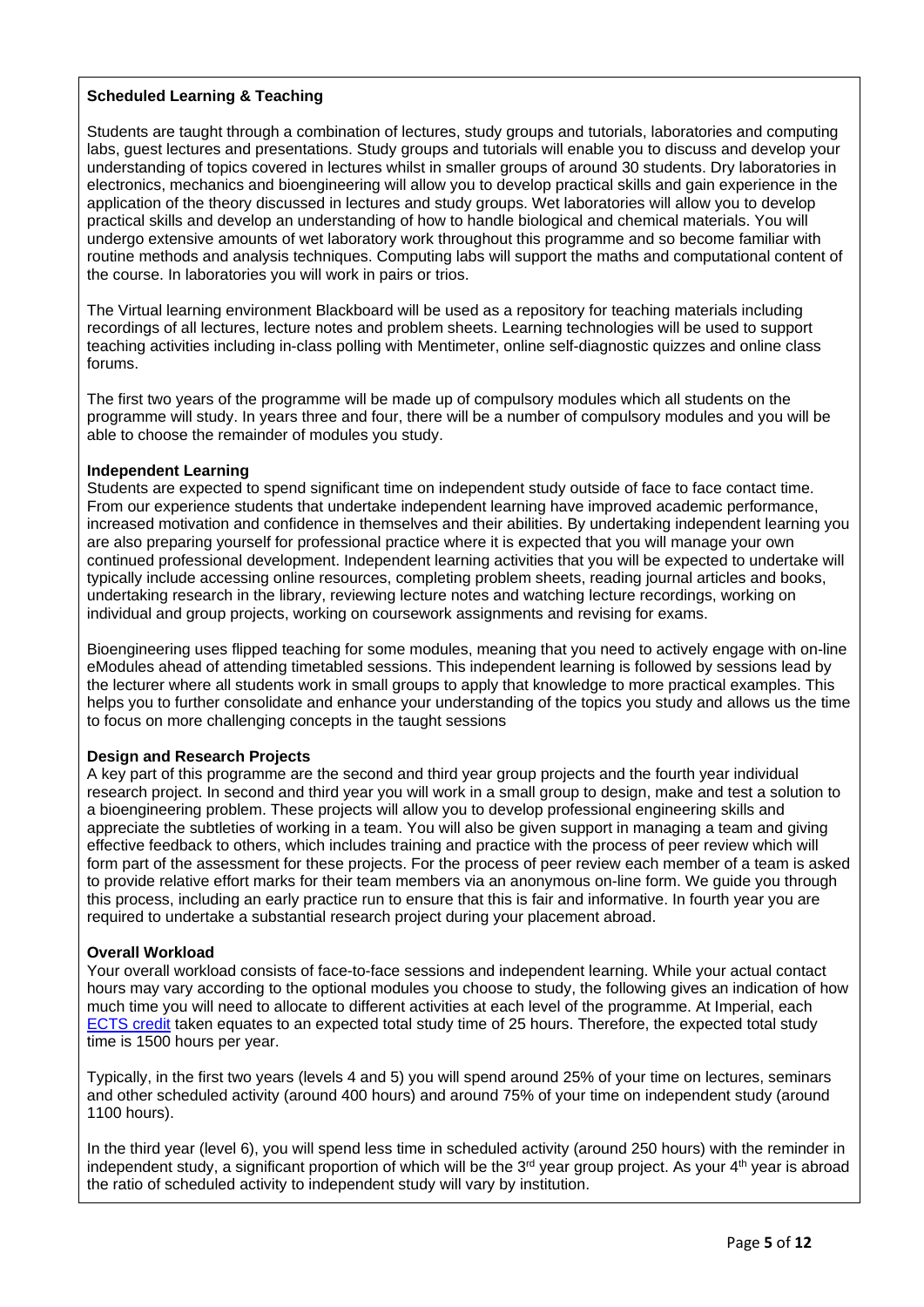#### **Assessment Strategy**

#### Assessment Methods

A variety of assessment methods will be used to test your understanding. Assessments are grouped as formative and summative.

**Formative assessments** do not contribute to the module mark but provide information on your progress as an individual and in the context of the class. This allows you to learn by using your new skills to solve problems and receive feedback on your performance to guide your future learning. This supports you to achieve a better performance in the summative assessments which do count towards your module marks. Formative assessments also provide feedback to the teaching staff which allow us to adapt our teaching.

**Summative assessments** are used to assess your learning against the intended module learning outcomes and contribute towards your achievement of the programme learning outcomes, detailed above. There is summative assessment during and/or at the end of each module and these assessments will contribute towards your mark for each year.

The choice of assessment method is largely determined by the learning objectives being assessed and includes:

#### **Assessed Coursework**

- Problem sheets
- Laboratory reports individually or as part of a portfolio.
- Practical demonstrations
- Project reports
- Oral presentations
- Poster presentations
- Academic tutorials

#### **Examinations**

- In class progress tests
- Mastery examinations (online/written)
- Written examinations
- Oral exams conducted by some host institutions for the Year Abroad

The design of our programme will allow you to test your understanding of the subject using formative assessments such as problem sheets, on-line diagnostic tests and mock examinations before you complete the summative assessments that count towards your final mark.

The table below is indicative of the balance of assessment based on a typical pathway through the course.

|              | Year | Year 2            | ∕ear<br>ر. | Year                  |
|--------------|------|-------------------|------------|-----------------------|
| Coursework   | 34 % | <b>53 %</b><br>ഄഄ | %<br>47    | Varies by institution |
| Examinations | 66 % | %<br>4,           | 53 %       |                       |

#### Academic Feedback Policy

Feedback will be provided in one of many formats, including:

- Oral (during or after lectures, personally or as a group feedback session)
- Personal (discussion with academics during office hours, meetings with Personal Tutors)
- Interactive (problem solving with GTAs & study groups, peer feedback)
- Written (solutions/model answers to coursework, notes on submitted reports)
- Online (results of online tests with correct answers provided)
- Self-reflective (personal journals, reflective essays and class discussion)

It is department policy to provide feedback to students within 10 working days of assessment submission. This timeframe may be extended for significantly large assessments or for final examinations. In this case the date when feedback will be available by will be communicated to students.

Individual feedback will not be provided on written examinations. However, feedback on the general performance of the cohort on the exam questions will be given. Numerical results will be published after the meeting of the final Board of Examiners.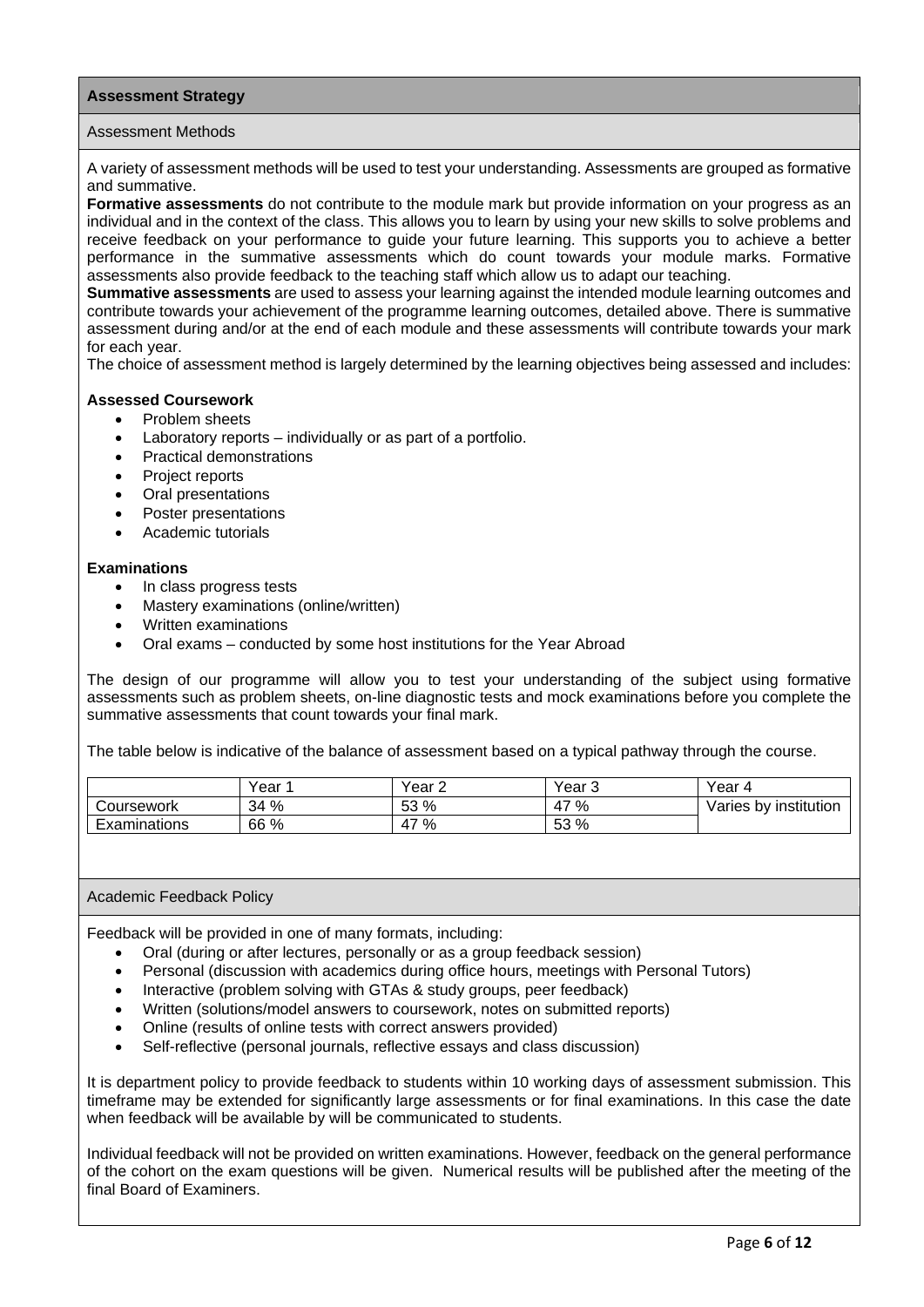The College's Policy on Academic Feedback and guidance on issuing provisional marks to students is available at:

[www.imperial.ac.uk/about/governance/academic-governance/academic-policy/exams-and-assessment/](http://www.imperial.ac.uk/about/governance/academic-governance/academic-policy/exams-and-assessment/)

Re-sit Policy

Eligibility for resits is determined by the Departmental Board of Examiners in line with the College policy. The Department of Bioengineering does not normally offer resits in the same academic year. Students with marginal failure may be offered re-assessment in place of a re-sit opportunity. The College's Policy on Re-sits is available at: [www.imperial.ac.uk/student-records-and-data/for-current-students/undergraduate-and-taught](http://www.imperial.ac.uk/student-records-and-data/for-current-students/undergraduate-and-taught-postgraduate/exams-assessments-and-regulations/)[postgraduate/exams-assessments-and-regulations/](http://www.imperial.ac.uk/student-records-and-data/for-current-students/undergraduate-and-taught-postgraduate/exams-assessments-and-regulations/)

Mitigating Circumstances Policy

The College's policy on mitigating circumstances makes provision for the Departmental Board of Examiners to use their discretion where extenuating circumstances are independently corroborated and are judged by the Departmental Mitigating Circumstances Board to be of sufficient severity to have substantially affected a student's performance. The College's Policy on Mitigating Circumstances is available at: [www.imperial.ac.uk/student-records-and-data/for-current-students/undergraduate-and-taught](http://www.imperial.ac.uk/student-records-and-data/for-current-students/undergraduate-and-taught-postgraduate/exams-assessments-and-regulations/)[postgraduate/exams-assessments-and-regulations/](http://www.imperial.ac.uk/student-records-and-data/for-current-students/undergraduate-and-taught-postgraduate/exams-assessments-and-regulations/)

Additional Programme Costs

This section should outline any additional costs relevant to this programme which are not included in students' tuition fees.

| Description                                                     | Mandatory/Optional | Approximate<br>cost                              |
|-----------------------------------------------------------------|--------------------|--------------------------------------------------|
| Course materials - Electronics textbook                         | Optional           | £40                                              |
| Personal Protective Equipment - Bioengineering Overalls         | Mandatory          | £26                                              |
| Year abroad costs – return flight, visa costs, health insurance | Mandatory          | Varies<br>dependent on<br>partner<br>institution |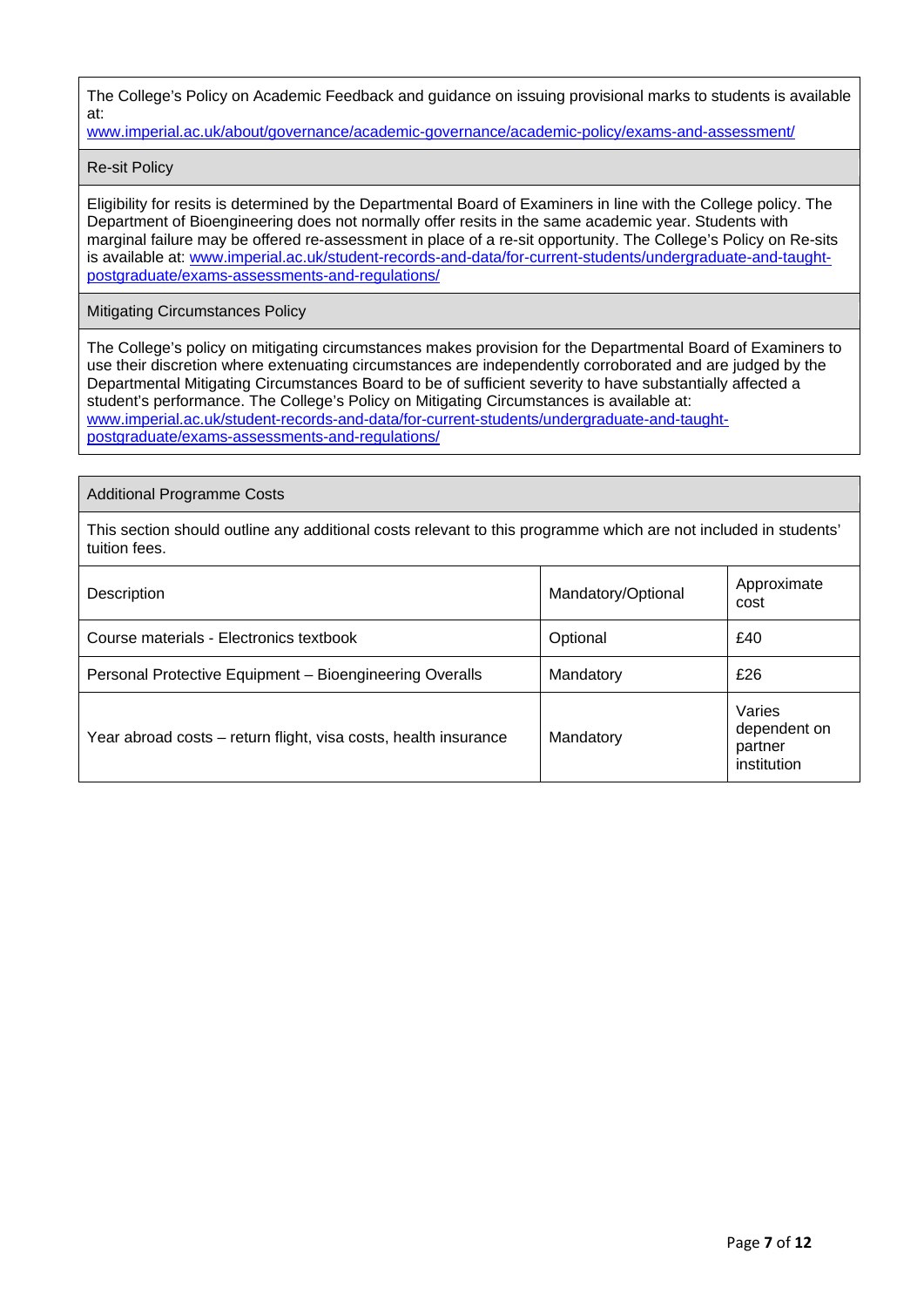| <b>Programme Structure</b> |                                        |                                  |        |                     |         |
|----------------------------|----------------------------------------|----------------------------------|--------|---------------------|---------|
| Year 1 - FHEQ Level 4      | Students study all modules.            |                                  |        |                     |         |
| Code                       | <b>Module Title</b>                    | Core/<br>Compulsory<br>Elective  | Group* | Term                | Credits |
| <b>BIOE40008</b>           | Molecules and Energetics 1             | Compulsory                       | N/A    | 1,2,3               | 15      |
| <b>BIOE40007</b>           | Medical and Biochemical science 1      | Compulsory                       | N/A    | 1,2,3               | 15      |
| BIOE40005                  | Maths and Engineering 1                | Compulsory                       | N/A    | 1,2,3               | 15      |
| <b>BIOE40002</b>           | Programming 1                          | Compulsory                       | N/A    | 1,2,3               | 10      |
| BIOE40003                  | Design & Professional Practice 1       | Compulsory                       | N/A    | 1,2,3               | 5       |
| <b>Credit Total</b>        |                                        |                                  |        | 60                  |         |
| Year 2 - FHEQ Level 5      | Students study all modules.            |                                  |        |                     |         |
| Code                       | <b>Module Title</b>                    | Core/<br>Compulsory/<br>Elective | Group  | Term                | Credits |
| <b>BIOE50009</b>           | Molecules, Materials and Measurement 2 | Compulsory                       | N/A    | 1,2,3               | 15      |
| <b>BIOE50007</b>           | Medical and Biochemical Science 2      | Compulsory                       | N/A    | 1,2,3               | 15      |
| <b>BIOE50005</b>           | Maths and Engineering 2                | Compulsory                       | N/A    | 1,2,3               | 15      |
| BIOE50010                  | Programming 2                          | Compulsory                       | N/A    | 1,2,3               | 5       |
| BIOE50002                  | Design and Professional Practice 2     | Compulsory                       | N/A    | 1,2,3               | 10      |
|                            |                                        |                                  |        | <b>Credit Total</b> | 60      |

# **Year 3 - FHEQ Level 6**

**Students study all compulsory modules.** *Students on the MEng Programme can then choose 3 elective modules from groups A & B, across FHEQ level 6 & 7 modules – subject to sitting at least 60 ECTS at level 7 modules (including the Individual project) in years 3 and 4. Students on the BEng programme choose 3 elective modules from group A*

| Code             | Module Title                                  | Core/<br>Compulsory/<br>Elective | Group | Term      | Credits |
|------------------|-----------------------------------------------|----------------------------------|-------|-----------|---------|
| <b>BIOE60011</b> | Probability and Statistics for Bioengineering | Compulsory                       | N/A   | 1         | 5       |
| <b>BIOE60005</b> | <b>Bioengineering Group Project</b>           | Compulsory                       | N/A   | 1,2,3     | 20      |
| BIOE96           | <b>Biomaterials for Bioengineers</b>          | Compulsory                       | N/A   | 1         | 5       |
| BIOE60012        | Foundations of Synthetic Biology              | compulsory                       | N/A   | 2         | 5       |
|                  | I-Explore                                     | Compulsory                       | N/A   | 1 or<br>2 | 5       |
| BIOE60024        | Modelling in Biology                          | Compulsory                       | N/A   | 1         | 5       |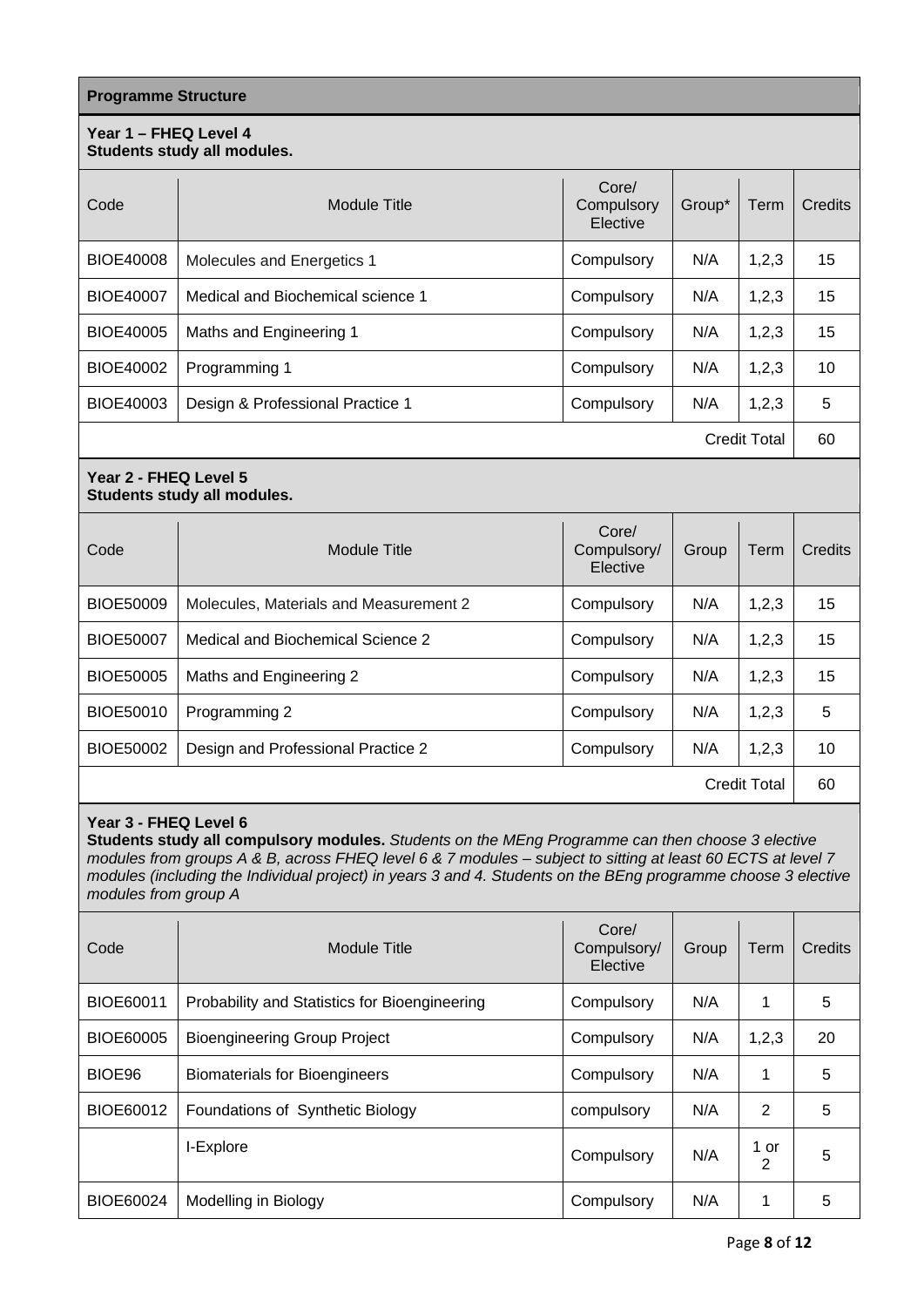| <b>BIOE60008</b>      | Image Processing                                                             | Elective                         | A     | 2                   | 5              |
|-----------------------|------------------------------------------------------------------------------|----------------------------------|-------|---------------------|----------------|
| BIOE60006             | <b>Digital Biosignal Processing</b>                                          | Elective                         | A     | 1                   | 5              |
| BIOE60010             | Programming 3                                                                | Elective                         | A     | 1                   | 5              |
| <b>BIOE60007</b>      | Human Centred Assistive and Rehabilitation Devices                           | Elective                         | A     | 2                   | 5              |
| BIOE60013             | Tissue Engineering and Regenerative Medicine                                 | Elective                         | A     | 1                   | 5              |
| BIOE60015             | Advanced Imaging Technologies for Systems Biology<br>and Biomedical Research | Elective                         | A     | $\overline{2}$      | 5              |
| BIOE60016             | Communicating Biomedical Science and Engineering                             | Elective                         | A     | 1                   | 5              |
| BIOE60019             | Industrial applications of cellular engineering L6                           | Elective                         | A     | $\overline{2}$      | 5              |
| Year 3 - FHEQ Level 7 |                                                                              |                                  |       |                     |                |
| Code                  | <b>Module Title</b>                                                          | Core/<br>Compulsory/<br>Elective | Group | <b>Term</b>         | Credits        |
| <b>BIOE70012</b>      | <b>Biomimetics</b>                                                           | Elective                         | A     | $\overline{2}$      | 5              |
| <b>Credit Total</b>   |                                                                              |                                  |       | 60                  |                |
| Year 4 - FHEQ Level 7 |                                                                              |                                  |       |                     |                |
| Code                  | <b>Module Title</b>                                                          | Core/<br>Compulsory/<br>Elective | Group | Term                | <b>Credits</b> |
|                       | Completed at a university abroad                                             |                                  |       |                     |                |
|                       |                                                                              |                                  |       | <b>Credit Total</b> | 60             |

\* 'Group' refers to module grouping (e.g. a group of electives from which one/two module(s) must be chosen).

\*\* Modules hosted in other departments are subject to availability.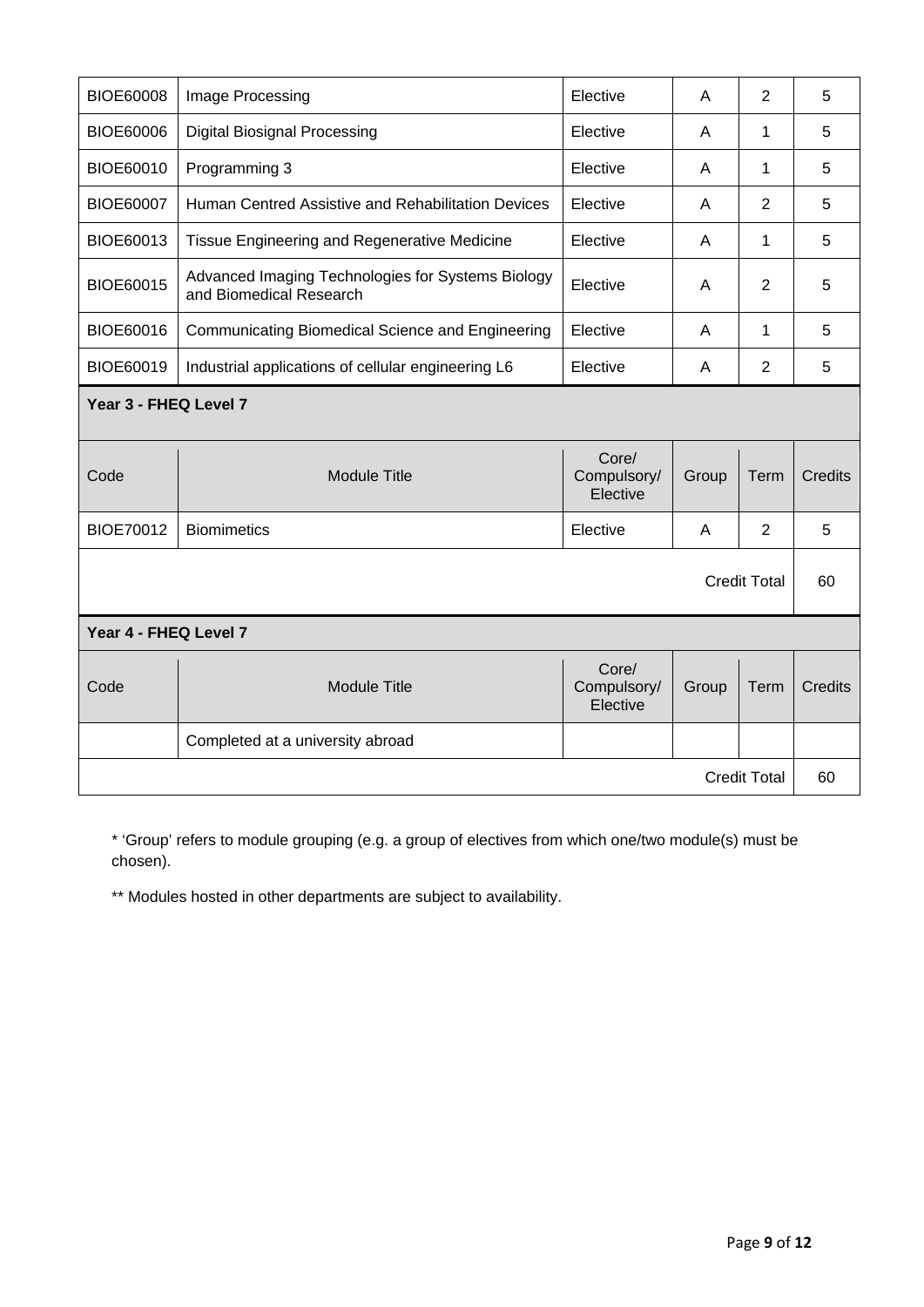# Progression and Classification

# **Progression**

#### *Year One*

A student must:

• Achieve a mark of at least 40% in each module. A student may be condoned in modules up to the value of 15 ECTS with a qualifying mark of at least 30%.

### *Year Two*

A student must:

- Achieve a mark of at least 40% in each module. A student may be compensated in modules up to the value of 15 ECTS with a qualifying mark of at least 30%.
- Achieve an overall aggregate mark of at least 60% to remain on the MEng pathway.
- A student achieving between 55% and 60% may at the discretion of the Director of Courses be allowed to remain on the MEng program subject to agreed module choices, provided a case is made by the student.
- A student achieving an overall aggregate mark of less than 55% but satisfying all other requirements will be transferred to the programme (BEng Molecular Bioengineering H161). Module choices in the third year of this course must be agreed with the Director of courses and will not normally include modules outside the department of Bioengineering

#### *Year Three*

A student must:

• Achieve a mark of at least 40% in each level 6 module and 50% in each level 7 module. A student may be compensated in modules up to the value of 15 ECTS with a qualifying mark of at least 30% for level 6 modules and 40% for level 7 modules.

# *Year Four*

Each partner institution uses a different marking scheme with different views regarding which mark or grade should correspond to the same level of performance. Based on previous experience of working with these partner institutions your year abroad mark will be converted into an equivalent Imperial College mark by the department. This mark will then be recommended to the Board of Examiners and used to determine classification decisions; the Board will take into account the small uncertainty inherent in any such mark conversion procedure and exercises its discretion in favour of the student when making its final decision.

# **Classification**

The marks from modules in each year contribute towards the final degree classification.

In order to be considered for an award, you must have achieved the minimum number of credits at the required levels prescribed for that award and met any programme specific requirements as set out in the Programme Specification.

Your classification will be determined through:

- i) Aggregate Module marks for all modules<br>ii) Year Weightings
- Year Weightings

For the MEng award, Year One is weighted at 7.5%, Year Two at 20% and Years Three and Four at 36.5%. For the BEng award, Year One is weighted at 7.5%, Year Two at 35% and Year Three at 57.5%.

The College sets the class of undergraduate degree that may be awarded as follows:

- i) First 70% or above for the average weighted module results
- ii) Upper Second 60% or above for the average weighted module results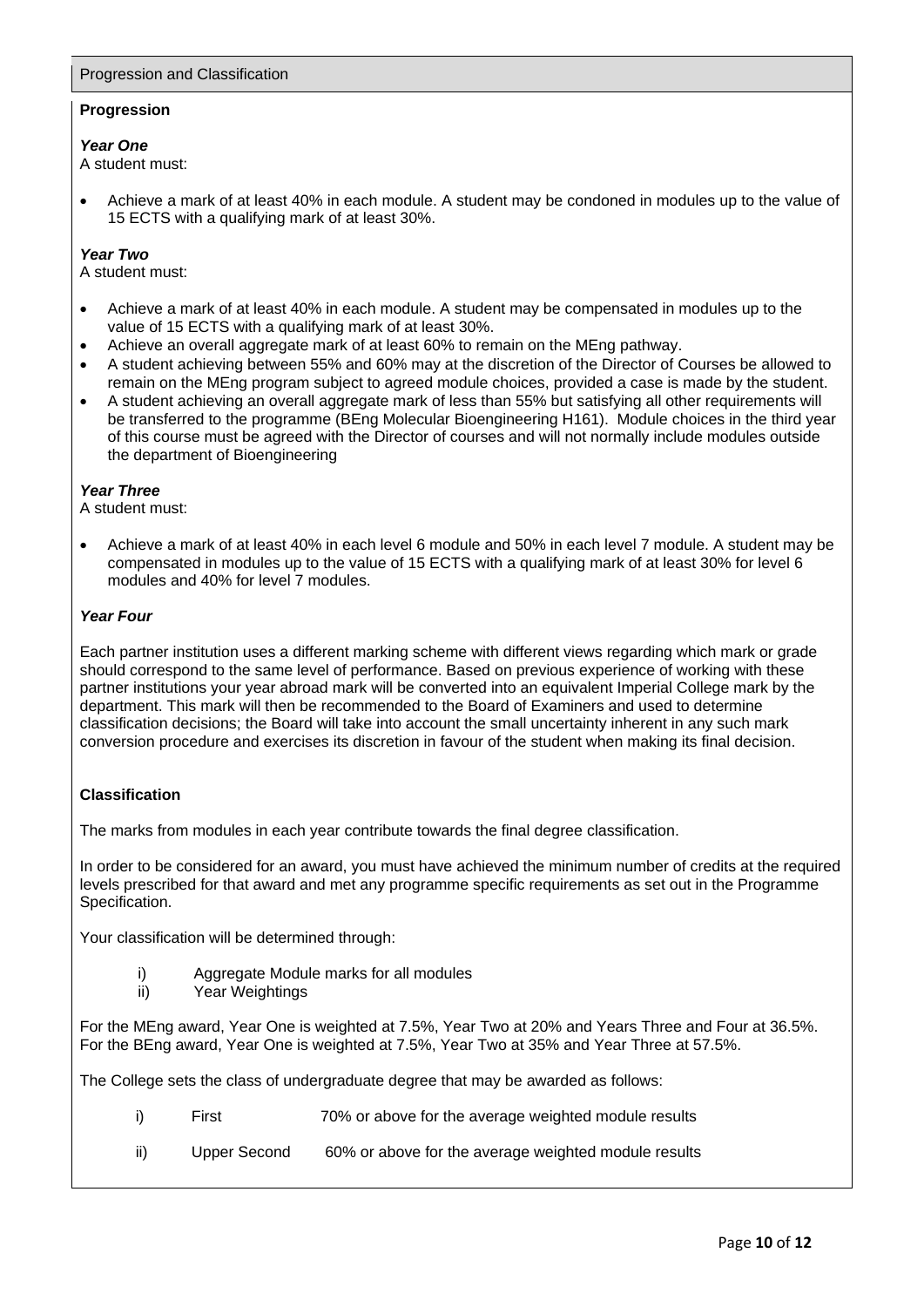- iii) Lower Second 50% or above for the average weighted module results
- iv) Third 40% or above for the average weighted module results

Programme Specific Regulations

You must complete a Business based elective at level 6 to meet the learning outcomes set by the professional engineering bodies for accreditation. If your choice of an iExplore module in year 3 is a BPES module, you are not required to choose such a module in year 4.

To allow you the greatest range of flexibility in technical elective options we also allow you to take some level 7 modules in year 3 and some level 6 modules in year 4 as detailed in the programme structure section of this document. You must complete 60 ECTS at level 7 across years 3 and 4 to achieve the MEng qualification.